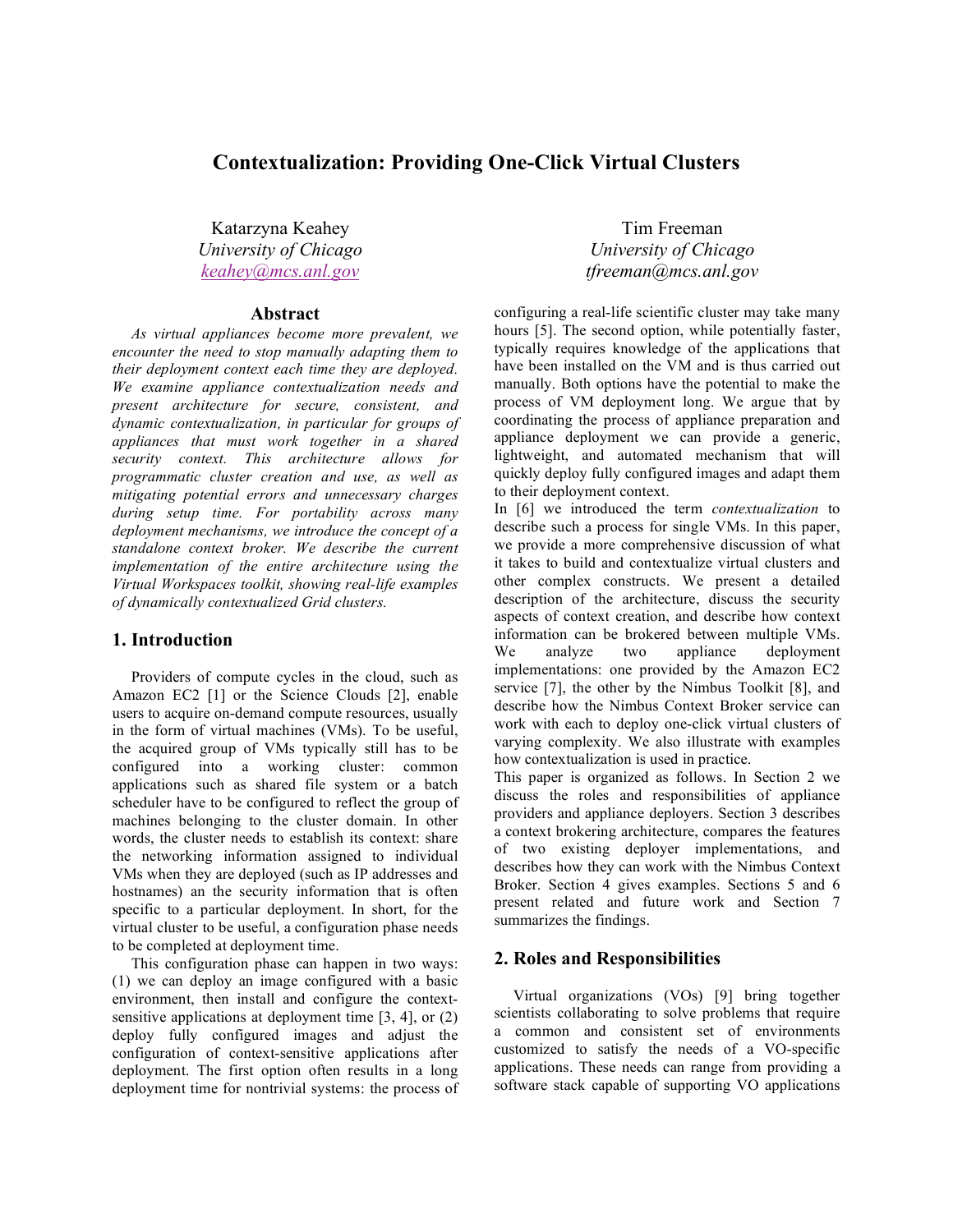to defining levels of isolation and security associated with the work in those environments. In order to serve the needs of its community, a VO must find ways of expressing the required environments and mapping those environments onto resources.

This goal is hard to achieve in today's grids because the environment configuration is almost entirely in the hands of resource providers who configure and maintain environments trying to find a compromise between the needs of as many VOs as possible. This strategy often fails because reconciling the needs of different VOs is time-consuming at best and impossible at worst: different VOs require environment updates in different timeframes and sharing relationships are often ad hoc, complex and ill defined.

The past few years have seen the emergence of virtual appliances [10] that define an environment as an abstraction independent of its deployment. In doing so, appliances decouple the notion of environment configuration and maintenance from the notion of their assignment to resources. Such appliances no longer need to be maintained by the resource providers; they can be maintained by the communities that use them, and then mapped onto resources. This rethinking of the division of labor between the providers and consumers of resources adds a new role to the process, that of an appliance provider, and new flexibility (provided by new software) that allows us to explicitly provision environments on available resources.

Figure 1 shows the interdependencies between the different roles:

- *Appliance providers* configure environments, take responsibility for maintaining them (e.g. applying security updates), and guarantee their consistency and freshness. In doing so, the appliance providers may be assisted by appliance management tools [11]<sup>[]</sup> and provide mechanisms for convenient updates, versioning, verification, and so forth.
- *Resource providers* provide resources with limited configuration requirements designed to support appliances but no longer to provide end-user environments for multiple communities. The same appliance may be moved seamlessly between open, proprietary, and leased platforms to cope with peak demand.
- *Appliance deployers* coordinate the mapping of appliances onto available resource platforms and information exchange between groups of appliances to enable them to share information and sharing relationships that constitute the *context* of their deployment.

In a Grid environment, a logical choice for the appliance provider is a VO (or representatives designated by the VO), since VOs are typically associated with a set of well-defined compute

environment required by a community. To be effective, the VOs will need to develop infrastructure or have available tools to provide and maintain appliances. Introducing the concept of a virtual appliance does not necessarily save work; it simply puts work in the hands of the party that is most qualified and motivated to do it.



#### **Figure 1: Roles and responsibilities: appliance deployers map appliances prepared by appliance providers onto resources.**

This paper describes the challenges and solutions facing the appliance deployer. These can be seen as the interplay of two layers: (1) mapping appliances onto resources and (2) configuring them to represent functional units aware of the surrounding context. We addressed (1) in our research in [12, 13]. We now focus on (2): the contextualization process.

### **3. The Contextualization Process**

Each appliance is deployed in a specific deployment *context* that may be defined by a Grid, a site, other appliances (e.g., when the appliance is part of a "virtual cluster" [14]), or all of the above. Since appliances are deployed dynamically, each appliance deployment instance is potentially associated with a different context. For example, the appliance's IP address and hostname may be new or reassigned and deployment-specific security data generated. Therefore, each time the appliance is deployed, it must be able to integrate information about its current deployment context in order to function within that context. We call this process of adapting an appliance to its deployment context *contextualization*.

In [6], we defined an appliance as an environment capable of being contextualized (a prerequisite for dynamic deployment), that is, an environment that defines the required context information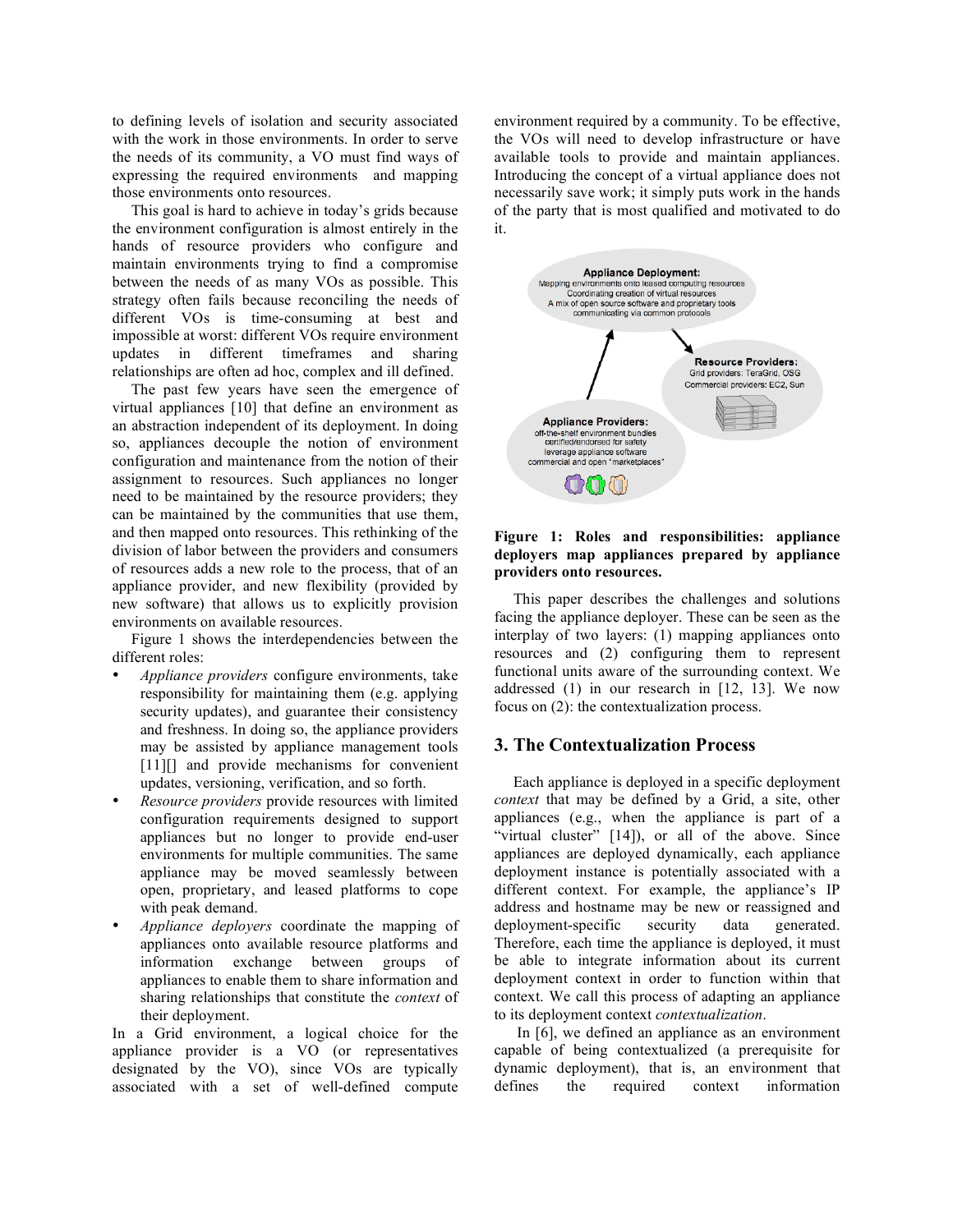(*contextualization template*) and can integrate this information into the appliance so that the appliance works in its deployment context. We call the agent acting to integrate the contextualization information into an appliance the *contextualization agent.* We also described a simple contextualization mechanism that allowed us to configure appliances as long as all the context information was available. This was achieved as a collaboration between the appliance provider and appliance deployer and worked as follows. Each time an appliance provider put a new application into the appliance, they would define what context-dependent information was required to make the application work (e.g., a Grid service might require a host certificate). The appliance provider would then specify the required information in the appliance template and write a script (contextualization agent) capable of integrating the context information into the appliance (e.g., by modifying configuration files for an application). The appliance deployer would provide the information described in the contextualization template at boot time, and on boot the contextualization scripts/agents would integrate the information into the appliance.

This method assumed that all of the context information was available on boot, that the context did not change during the appliance's deployment, and that the deployer of an appliance was the same entity that coordinated the context exchange between appliances and the larger context. However, these assumptions are not necessarily true: if we simultaneously deploy several appliances depending on each other for context information, not all of the context information will be available on boot (i.e., each appliance needs to *provide* as well as *consume* context information). Also, in practice the appliance deployer (e.g., the Amazon's EC2 service) may not be privy to, say, VO-specific authorization policy information required by the appliance. We therefore extended our model to account for those situations. We still assume that context integration will occur at boot time (i.e., we provide no mechanisms for recontextualization).

#### **3.1. Architecture**

The process of contextualization depends on the collaboration of three parties, each potentially in a distinct trust domain, and each potentially providing information in a different idiom. Figure 2 shows the interactions between the appliance and the three components. The *appliance provider* configures the appliance, providing the disk image and corresponding contextualization template that describes what information is required or contributed by the appliance toward the establishment of the context (1). The *appliance deployer* start sup the appliance and provides

some generic appliance information (2). The *context broker* coordinates the exchange of application-specific contextualization information (3).



### **Figure 2: Relationship between appliance provider, appliance deployer, and context broker.**

A context broker manages objects describing information associated with a specific context. A context object captures context information relevant to a specific virtual construct (a virtual cluster, collaboration, or Grid), serves as an exchange board for that information, and defines the security and trust for that context. Context information may be provided by the client (e.g., an access control list defining individuals who can access a virtual cluster), by the appliance deployer, by any appliance that exist within the context and contribute to it, or from other sources. Since we currently assume that all the context information will become available within a short time after the appliance boots, we require that a context object eventually reach a stable state (when all the expected information has been provided). At that point the information is distributed to the appliances.

The appliance providers, deployers, and context distributors interact as follows (see Figure 2):

- 1) The appliance gets configured by the appliance provider. As part of the configuration, each application participating in the appliance provides a script that integrates context information into the appliance at boot time and a description of contextualization requirements to be put in the contextualization template. In addition to this application-specific context information, each appliance requires generic context information (see below). Both the script and the template are provided as part of appliance packaging process.
- 2) When the appliance is deployed by the appliance deployer, it is associated with a specific context broker. The deployer delivers to the appliance (either via push or pull, see Section 3.2) the generic context information including a way to contact the context broker. In order to obtain more context information, the appliance will contact the context broker.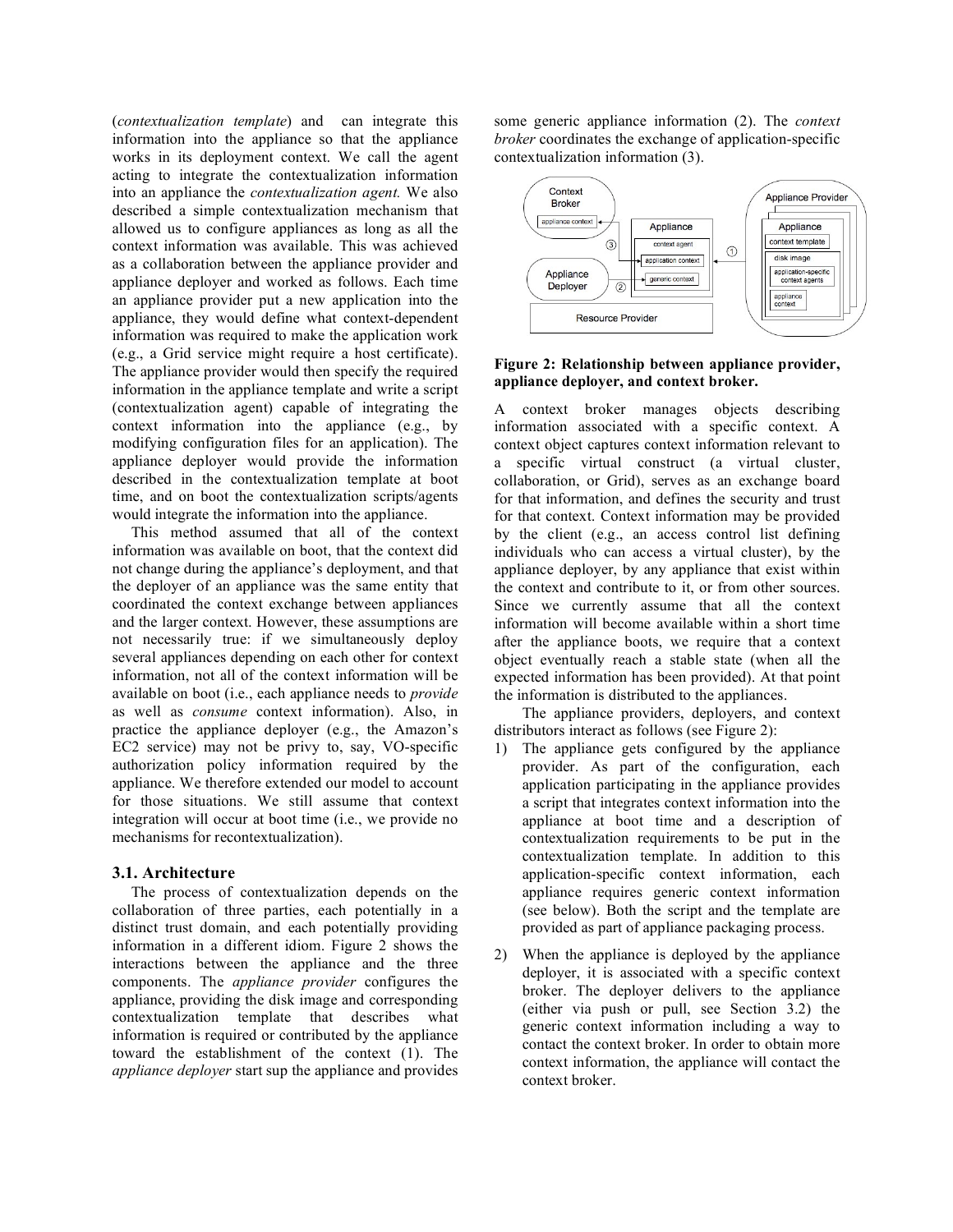3) After the appliance is booted, the contextualization agents first gather all the context information *provided* by the appliance. They then contact the context broker and deposit the information in the appliance's context. After the context reaches a stable state, they collect the context information the appliance *requires*.

The generic context information delivered by the deployer is as follows:

- a) Network id of the appliance (IP address/hostname)
- b) Address of the context broker
- c) Context identifier
- d) A set of credentials that will allow the appliance to prove its identity to the context service and verify the identity of the context service.

Note that b–d are required only if a context broker is used (simple appliances, such as base images, may not need a context broker at all). In addition, if the context broker shares the trust domain with the deployer and the appliance, the security information is not needed.

The model described above illustrates the interrelationships among the actors in the contextualization process and defines the protocols they need to agree on. The contextualization agent needs to be able to consume and interpret the context information provided by the deployer. The agent also may need to be able to contact the context service and provide required context information itself. While a variety of implementations can be used in all of these cases, standards in this area would greatly facilitate the adoption of the technology.

#### **3.2. Implementation**

We now discuss how the architecture described above has been implemented in two systems we are familiar with: the Amazon Elastic Compute Cloud (EC2) [7] and the workspace service [5].

**3.2.1. Delivery of Generic Context Information.** Both EC2 and the workspace service leverage existing contextualization mechanisms to provide basic context information to the VM. Specifically, they leverage the standard DHCP broadcast call (a part of typical boot sequence) to provide an IP address. In EC2's case two addresses are assigned to the same NIC: a private IP address and a public IP address. The DHCP request returns the private IP; traffic directed to the public IP is eventually redirected to the NIC associated with the private IP [15]. The workspace service delivers all IP

address information via a DHCP delivery tool described in [6] or via the site's DHCP service.

The remaining generic context information can be delivered to EC2 instances as follows. For each VM, EC2 creates an "instance metadata" structure on startup for a group of VMs deployed at the same time  $-$  a "launch group." Among others, the metadata contains a "user-data" field, allowing the user to provide unstructured data (at most 16KB) to be shared among all the members of the launch group. The information can be provided by an external client via a secure HTTPS connection guaranteeing the privacy of the data. The VM can read this data via an unsecured HTTP GET call; however, since the assumption is that the network between the VM and EC2's data structure is secure, user data can be used to convey, for example, a private key or another secret.

The workspace service likewise exposes the means for a client to provide context information to a group of workspaces via a private HTTPS channel. The workspace service conveys this information to the VM by "image patching" (putting a file with the required information on the VM disk image). The workspace service patches the image with a file containing the generic context information. At boot time, the contextualization agent reads and interprets the information in the file.

Of the three discussed delivery methods, leveraging existing mechanisms (DHCP) would clearly be most convenient – unfortunately it is not feasible to employ it for all applications. We chose image patching in our implementation because it is simple for the contextualization agent (although not necessarily simple for the deployer), because it imposes no practical size constraint, and because it can be used securely without requiring the network on the deployer's side to be trusted. Providing contextualization information via the network (EC2) is also simple but it requires a trusted network to share secrets, which is not always feasible. In addition, contextualization information may be delivered via kernel parameters, but this approach may significantly limit the size of the information that can be delivered.

Since both EC2 and the workspace service provide a secure delivery channel of unstructured information (user data and the image patch, respectively), both can be used to convey the generic context information including the service URL to the context broker, the WSRF key identifying the specific context object, and the security information consisting of the public key identifying the context broker and a private key identifying the context object.

**3.2.2. Context Broker Implementation.** Neither EC2's user data nor workspace service image patching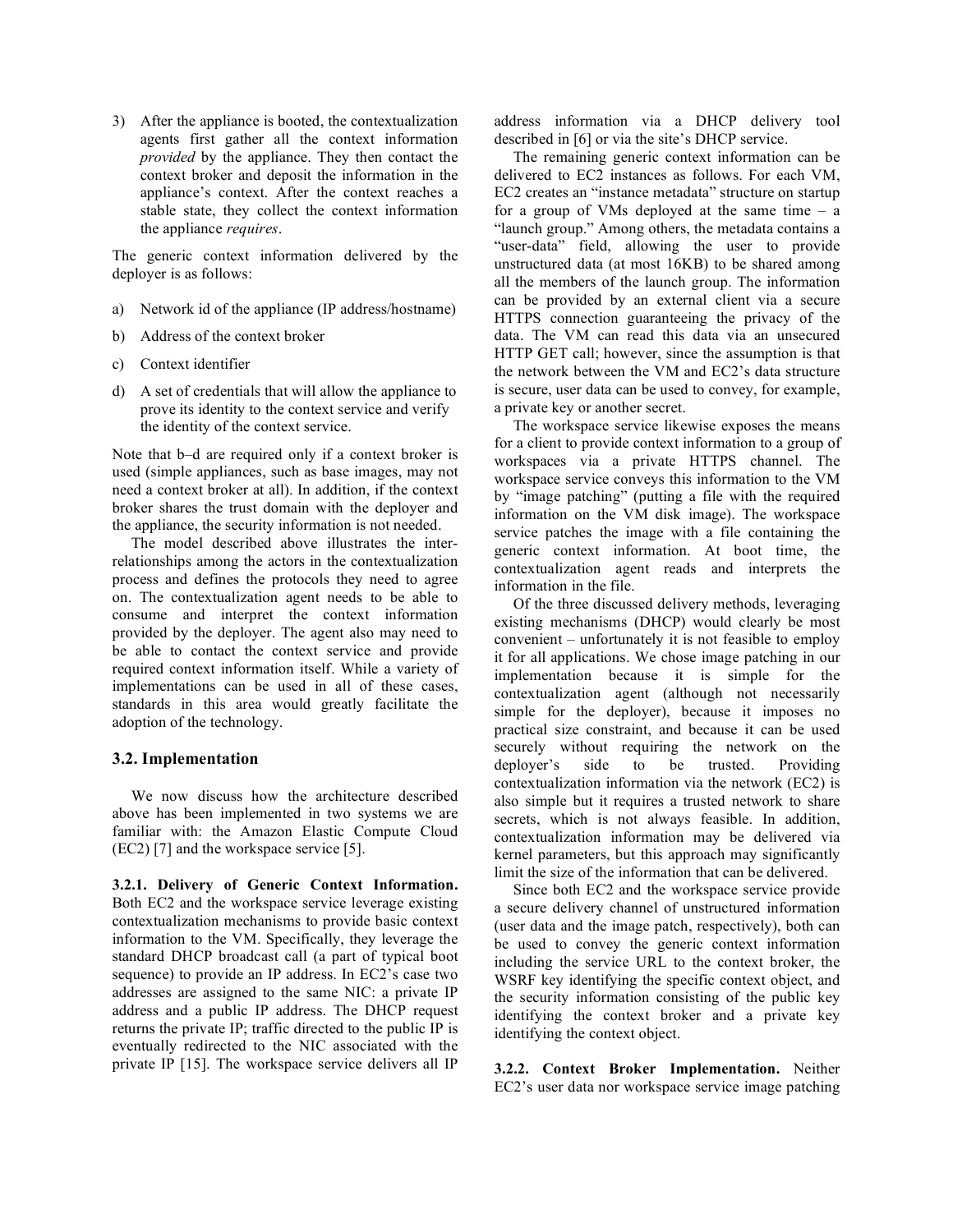is suitable for the kind of context brokering described in Section 3.1. First, both methods work one way only (from client via deployer to the VM): neither allows a VM to send information back, so that the VM cannot share its "provides" information. In addition, both are a deployer-specific context mechanism: they rely on the assumption that the VM does not need to create a security context with deployer because it is within the deployer's domain and this domain creates conditions for trusted exchange. In other words, these mechanisms cannot be used to broker information across different deployers or where we cannot assume the existence of a trusted domain.

To overcome these shortcomings, we implemented a context broker to fulfill those tasks. The context broker is implemented as a WSRF service that creates and manages context objects. A context object is created by a client (e.g., by a deployer to assist with the creation of virtual cluster or by the end user who wants several VMs to share a context). On creation, a context object generates a keypair that is used to root a trust/security environment for the context: the private key of this keypair is conveyed to the VM as part of the generic context information along with the public key of the context service. The private key identifying a context can be obtained by the deployer using the HTTPS protocol. A context broker implements two operations: (1) "add workspace," used by a deployer to register the IP of a deployed VM as well as the contextualization template corresponding to the VM, and (2) "add information," which allows a client to add information expressed as an XML document to the context. In addition, a client can also set a flag saying that there are no more workspaces and no more information to be added to the context.

The contextualization template is composed of two sections: *provides* and *requires*. The *provides* section contains a list of labels that describe the role of the VM in the context of a specific application (e.g., if a VM is an NFS server, it will contain the "nfsserver" label in the *provides* section). The *requires* section contains a list of labels that describe what information is required to contextualize the VM (e.g., if a VM is an NFS client, it will contain the "nfsclient" label in the *requires* section). Labels are arbitrary, but they must be such that the contextualization scripts can interpret them.

On deployment, a VM is passed the generic context information described in Section 3.1. When the VM boots, the context agent mutually authenticates with the context broker using the generic context information and provides its identity (VM identity is composed of three typed objects: hostname, IP address, and public host key). The context broker matches this information to the VM's contextualization template and "fills in" the templates by sorting the *provides* information into the *require*s fields of contextualization templates of each VM participating in the context. After all the context identity information has been received and sorted, the context broker releases the templates with filled-in information to the waiting contextualization agents. When the context broker marks a response to a specific context agent as "complete," that context agent invokes the applications-specific contextualization scripts on the VM, which integrate the necessary information into application configuration.

Note that our implementation assumes that the VM authenticates as a "member of context" only (rather than an individual entity) and that the members of context are trusted between themselves (i.e., they are trusted to identify themselves within the context).

## **4. Contextualization Examples**

We implemented the mechanisms described above and released them in 1.3.3 release of our software. We successfully used the context broker both in conjunction with the Science Clouds workspace deployment [2] using workspace-specific mechanisms to convey the generic context information and in conjunction with Amazon EC2, where we used the EC2 user-data to convey the generic context information. The techniques proved effective in producing "instant virtual clusters" for multiple applications, including the high energy physics STAR experiment, which ran on 100 nodes on Amazon EC2. Below we describe some contextualization examples.

#### **4.1. Network File System (NFS)**

Contextualizing NFS enables us to dynamically deploy a simple cluster with a shared filesystem. We show here a simple example of contextualizing a cluster that has two client nodes and one NFS server node that exports directories. To keep the example simple, we assume that the network can be trusted for authentication, that node's identity is composed of the IP address only, and that the volumes to export and mount are embedded in the VM contextualization scripts.

NFS VMs are all configured in the same way; contextualization consists of annotating which VM will play the server role and which will be the clients. For example, server node context template looks like this (the client's template looks similar but with the nfs labels switched):

```
<provides>
 <identity />
 <label>nfsserver</label>
```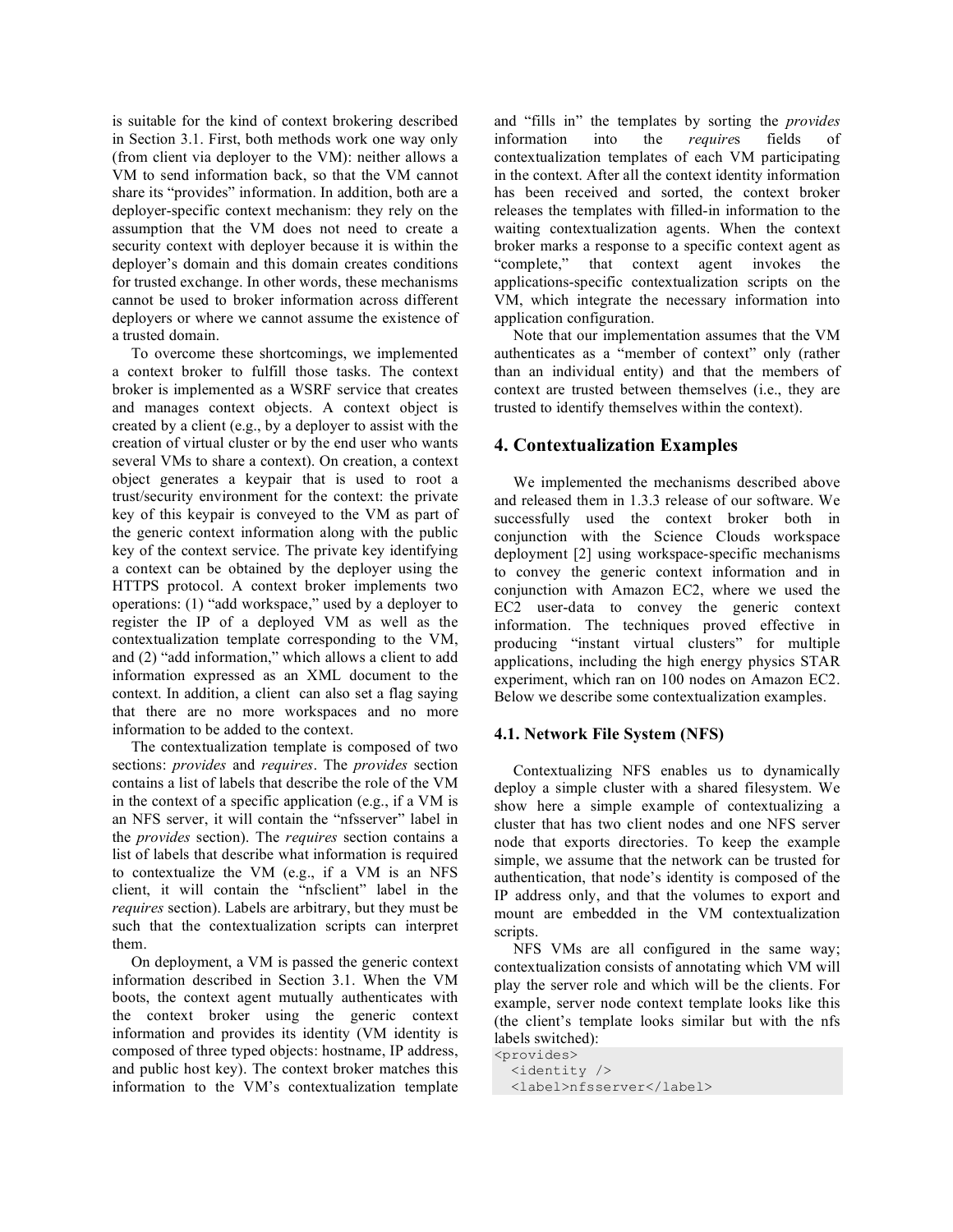```
</provides>
<requires>
  <role name="nfsclient"/>
\langle/requires>
```
During deployment, the identity playing the "nfsserver" role will be filled in once it is known, for example, with the IP address of 10.0.0.1. An XML representation of the node's provides section in the context will now look like the following.

```
<provides>
  <identity><ip>10.0.0.1</ip></identity>
  <label>nfsserver</label>
```
</provides>

Similarly, the client nodes' IP addresses (in our example, 10.0.0.2 and 10.0.0.3) are filled into their respective templates as they become known.

The information gets sorted and given to each client node as follows.

```
<requires>
  <role name="nfsserver">10.0.0.1</role>
\langle/requires>
```
and to the server as follows.

<requires> <role name="nfsclient">10.0.0.2</role> <role name="nfsclient">10.0.0.3</role>

</requires> The scripts on the client nodes take the "nfsserver" IP address and use it to construct the proper line to add to the fstab file. The scripts on the head node take each "nfsclient" IP address and append an authorization line to the exports policy file. Then, the server process and client mounts (depending on the role) are started. Since we do not assume that the NFS server will be online when the client node's contextualization retrieval completes for each mount requirement, the NFS client nodes try to mount the volume in a loop that checks whether the mount was successful.

## **4.2. STAR Cluster**

To support STAR [16] workloads, we created a virtual cluster using a Scientific Linux 4.4 base image, VDT [17] packages, and Torque [18]. The OSG 0.6.0 CE installation was used for the head node template image, and the OSG 0.6.0 wn-client installation was used for the worker node template image. The virtual head node runs a Globus GRAM2 job gateway to a localhost Torque server, a GridFTP server [19], and an NFS server. The worker nodes run Torque MOM processes (processes that sit on each worker node to run jobs) and mount NFS directories from the head node (OSG's typical \$HOME, \$APP, and \$DATA). The head node has two network interfaces, one for its Internet addressable processes (GRAM, GridFTP) and one for a private network. The worker nodes have one

interface each, all on the private network. This is a typical Grid cluster gateway + NAT setup.

The contextualization demands in this example are more complex. Since the headnode has both a public and private IP address, we have to be careful that it is the private address of the cluster headnode that gets connected to the worker nodes for NFS and Torque. Also, using Torque requires contextualization features that are new in this example, namely, full identity distribution (including SSHd host keys). The contextualization process is also used to late-configure GRAM and GridFTP to handle identity configuration (they both need to be configured with the proper public facing fully qualified domain name).

The headnode's two network identities are both reflected in the provides section (as shown below) in order to introduce tags for each. The eth1 tag is given to the private interface, and this is indicated in the "torqueserver" and "nfsserver" provided roles. Hence, anything requiring a match for these roles will get the eth1 network identity in response.

```
<provides>
  <identity>
    <interface>eth0</interface>
  </identity>
  <identity>
    <interface>eth1</interface>
  </identity>
  <role interface="eth1">
      torqueserver</role>
  <role interface="eth1">nfsserver</role>
</provides>
<requires>
  <identity />
    <role name="torqueclient"
      hostname="true" pubkey="true" />
    <role name="nfsclient" />
</requires>
```
In the requires section, the "torqueclient" annotation indicates that more than the IP address is necessary. The hostname is required as well as the SSHd host key because SSHd host-based authentication is used with Torque and GRAM2 to allow jobs to run. This sets up free SSH access from node to node if the source and target system account are the same. Again, the worker node annotations are similar, with the role labels reversed (but no dual networking).

On boot, each worker node generates an SSHd host key, and the agent reports this to the contextualization service (using secure channel) with the rest of identity information.

After the contextualization information has been retrieved, SSHd on all nodes is configured by populating the node's global "known\_hosts" file as well as the "hosts.equiv" file (we implement a "manyto-many" approach to handle nonserial workloads where there will be intercommunication among the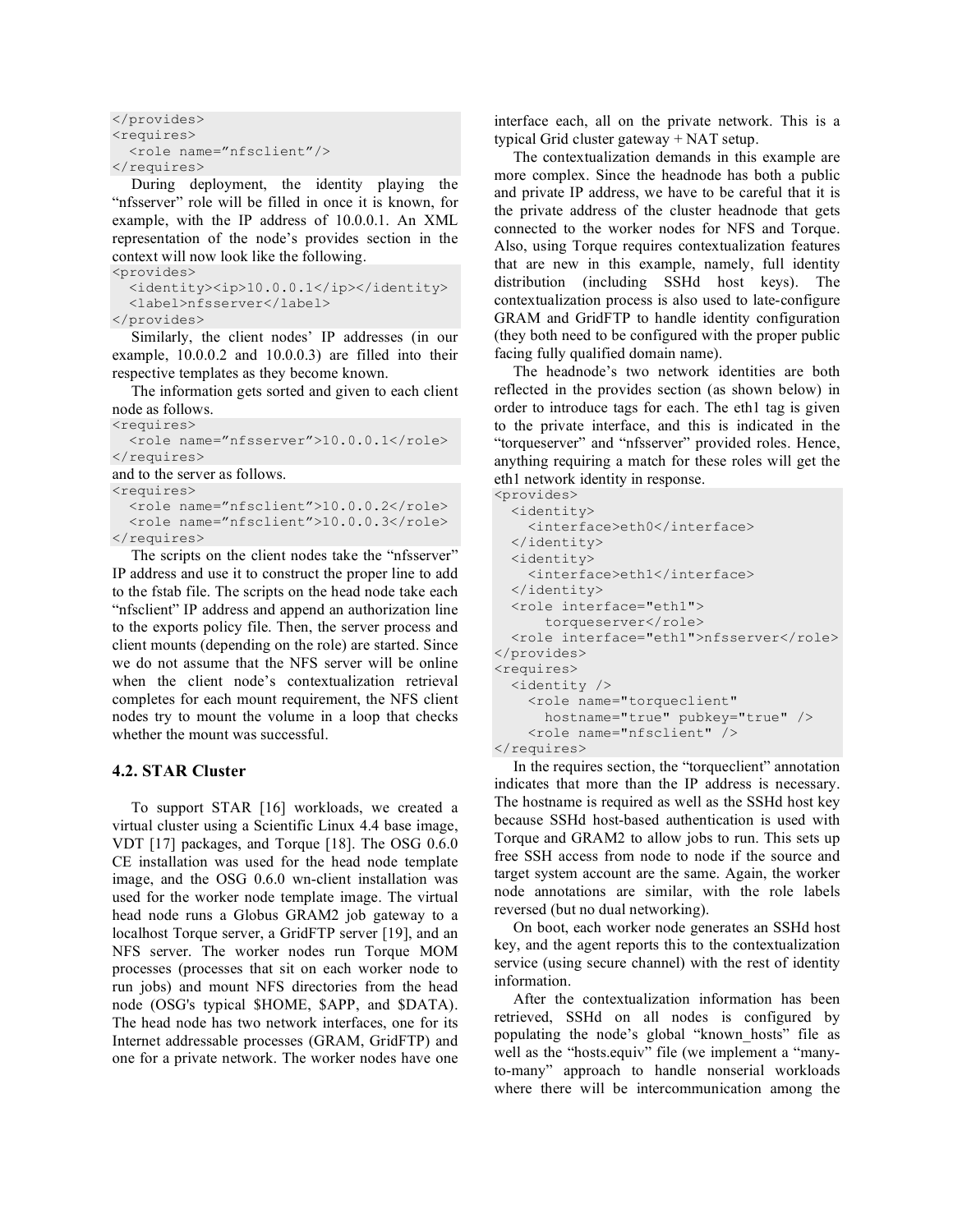nodes). Further, the /etc/hosts file on each node is populated with all known IP address and hostnames. This avoids any DNS problems if the site has not configured things correctly, especially for reverse DNS, which typically affects network security software. On the worker nodes, the Torque "server" file is populated with the head node hostname, and NFS is configured as in the previous example. On the headnode, Torque's "nodes" file is populated with all of the authorized MOM hostnames, Torque's "server" file is populated with the head node hostname (configuring itself as the master), and NFS is configured as in the example before.

GRAM and GridFTP require the public fully qualified domain name of the intended contact address in order to work correctly with GSI. We found that on multi-NIC nodes this was not trivially deduced in a startup script. Thus, the contextualization engine helps identify the proper hostname for configuring these components. On EC2, the public address is not even an actual on-board network interface (each EC2 VM is behind a NAT and the public address is known only via EC2 instance metadata), and so this was especially useful in that case.

## **5. Related Work**

One approach to appliance deployment is to only partially rely on preconfigured images. In this approach, an appliance is deployed by deploying an image with as much of a base configuration as possible ("golden image") and installing applications on the fly. This approach has been used by VMPlant [3] as well as [4]. While for this only generic contextualization is sufficient, it makes the appliance deployment potentially lengthy.

The term virtual appliance was introduced by Sapuntzakis and Lam [10], and their work describes the first attempts at defining contextualization information as well as explaining the requirements for appliance management. We build on this work, generalizing the method and enabling the use of generic tools and protocols for configuration management.

Configuration management tools such as LCFG [20], Quattor [21], and Bcfg2 [22] are somewhat similar to appliance creation and deployment. However, they rely on traditional configuration techniques and do not (as of now) cleanly separate the process of appliance creation and contextualization. Much work has also been done in the industry by companies that explicitly manage appliances (e.g., rPath [23]); we collaborate with those efforts as builders of deployer-side software. In particular, the Open Virtualization Framework [24] defines high-level concepts and best practices similar to the work described here; our approach is more detailed and serves the specific needs of our community.

# **6. Future Directions**

While our current approach allows us to solve current problems (namely, provide a cluster on the fly for nontrivial applications), it needs to be refined to provide more features. While our implementation currently operates on identity information we see increasing demand for the exchange of applicationspecific data that could be brokered as "blobs" to be interpreted by contextualization agents; we are currently generalizing the techniques described here to accommodate this requirement. Also, virtual clusters are only one type of context; in general, virtual constructs could span the range from individual VMs through clusters to virtual Grids that could potentially benefit from a hierarchical organization.

Further, our methods to date do not address the critical issue of recontextualization: redistributing the context based on dynamically changing context information. The ability to do so would allow us to add VMs to a context on the fly, for example, by adding new nodes to an MPI computation, or account for changes due to, for example, appliance migration. The ability to make those changes, however, will require tighter collaboration with OS-level tools.

# **7. Summary**

In this paper we described a new technique, called contextualization, enabling the dynamic creation of functioning virtual constructs aware of their context. We discussed two existing implementations providing generic contextualization information, their respective assumptions and capabilities, and gave examples ofow they can be used in conjunction with a context broker to deploy virtual clusters. Our purpose in this paper was to describe a general solution and a process that can be used with any deployer and any appliance provider that fulfill the specified conditions of secure transfer of information. Based on this process, we highlighted the need for standards on the deployers and appliance provider's side.

Making contextualization an accepted technology will require the collaboration of many branches of technology. Besides the obvious ones of appliance configuration and deployment, better and more flexible methods of context information delivery to appliances will need to be developed to allow for recontextualization. Further, applications will also need